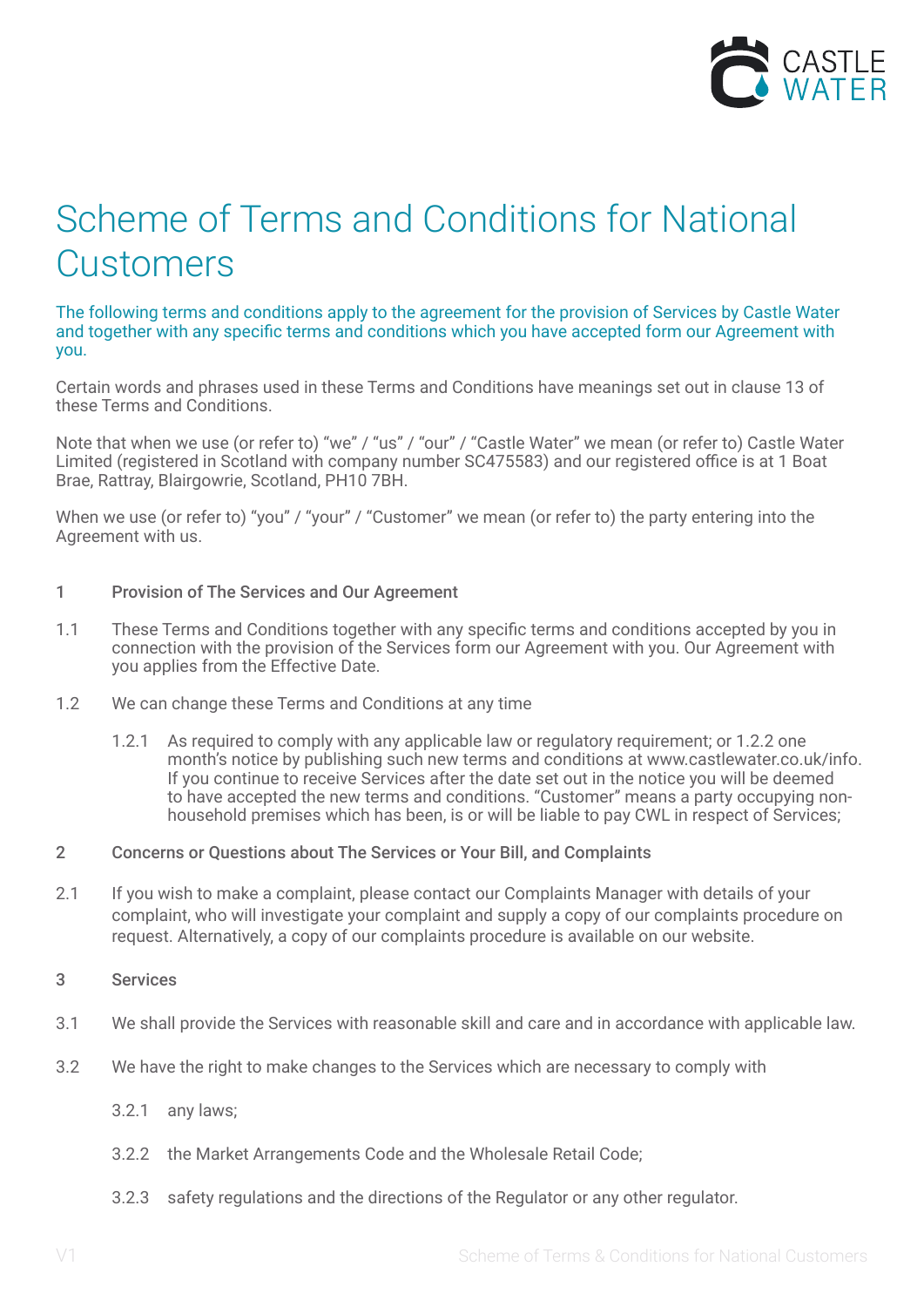

- 3.3 The supply of Services may be interrupted or suspended for the purposes of the relevant Wholesale Supplier carrying out necessary maintenance, repair, replacement and inspection works. Where reasonably practicable we will notify you in advance of such works.
- 3.4 The supply of Services may be interrupted or suspended without notice if there is an Unplanned Event.
- 4 Charges
- 4.1 In consideration for us providing the Services to you, you agree to pay the Charges to us.
- 4.2 Our Charges for Services will be in accordance with the relevant Scheme of Charges subject to any reduction which we may in our absolute discretion agree to apply or unless otherwise agreed.
- 4.3 In addition to the Charges, we shall be entitled to recover the reasonable costs we incur as a result of you failing to comply with any of your obligations under the Agreement. These costs may include (but are not limited to) our costs in connection with:
	- 4.3.1 attending at any Property or instructing agents, contractors or sub-contractors to attend at any Property because you have failed to comply with the Agreement;
	- 4.3.2 you failing to keep an agreed appointment at a Property;
	- 4.3.3 you failing to allow us, our agents, contractors or sub-contractors, a Regulator or any Wholesale Supplier access to a Property upon being given reasonable notice, or immediately upon demand in the event of emergency; or
	- 4.3.4 any un-authorised removal of, obstruction of, damage to, or tampering with any metering equipment or in connection with fitting a device to any metering equipment.
- 4.4 Our Charges will have UK tax or duty charged on them, including VAT at the current rate. You agree to provide us with all information reasonably necessary for us to determine the appropriate amount of VAT payable on the Charges. Amounts payable under the Agreement are expressed exclusive of VAT.
- 4.5 We can send you a replacement invoice or adjust any invoice that we have already sent you (and you shall be liable to pay the sums set out in any such invoice) to reflect any updated information regarding any Property including without limitation updated meter readings or other information regarding the consumption of services during the period during which an earlier invoice has been issued
- 4.6 We can send you an invoice, a replacement invoice or adjust any invoice that we have already sent you (and you shall be liable to pay the sums set out in any such invoice) if:
	- 4.6.1 you advise us that there has been a change to the rateable value of any Property;
	- 4.6.2 we become aware of any reassessment to the rateable value of any Property;
	- 4.6.3 we become aware that we have supplied Services to a property which you own, lease or otherwise use and you have not paid Charges for the Services supplied by us.
- 4.7 We may change any invoice or the Charges we invoice to you as a result of a change of use of the Property by you or as a result of a change to the manner in which any Wholesale Supplier charges for their Services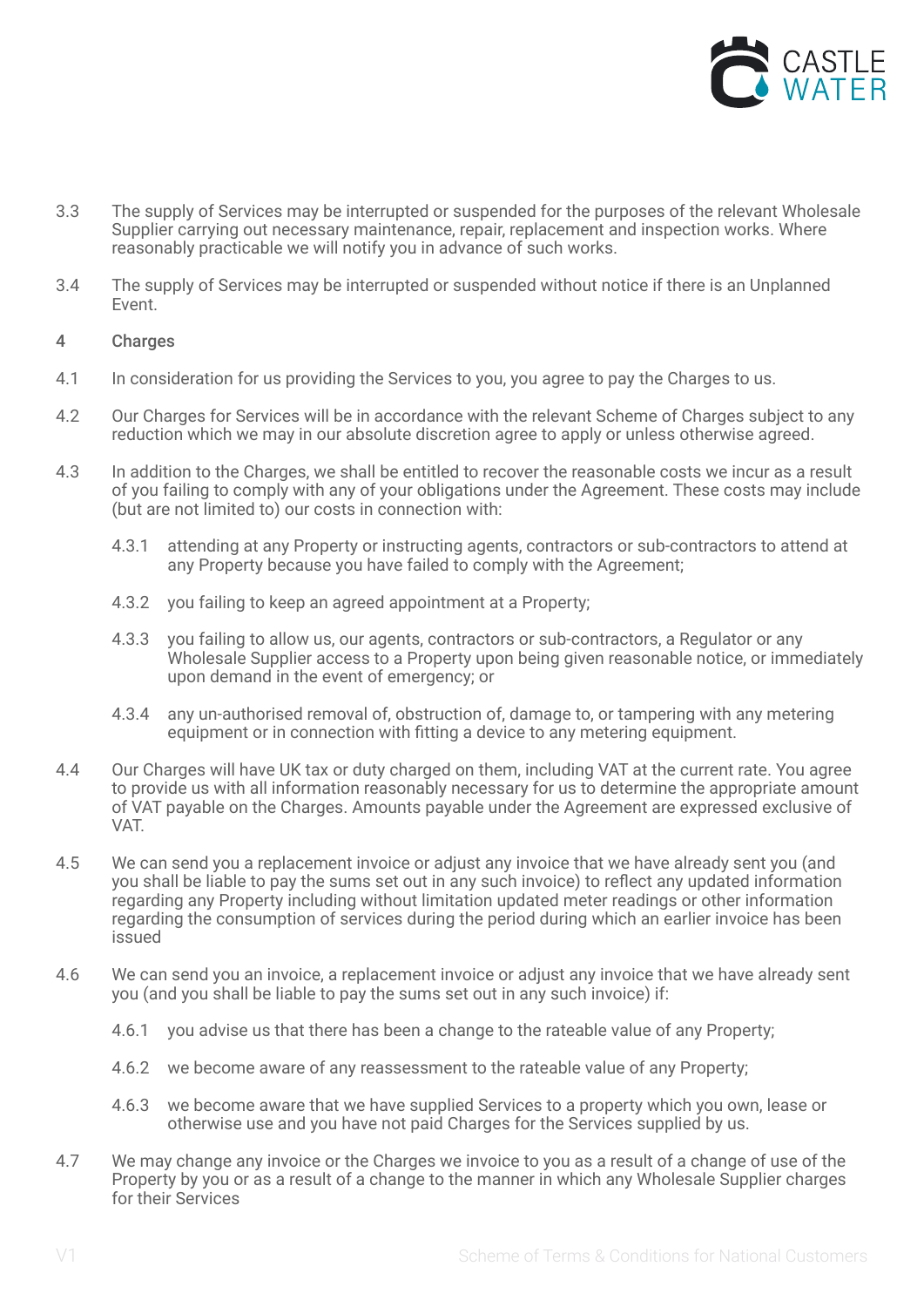

- 4.8 We can adjust invoices back to the latest to occur of:
	- 4.8.1 the date on which you began occupying the Property;
	- 4.8.2 the date of any reassessment referred to in clauses 4.5 or
	- 4.8.3 the earliest date permitted for back billing pursuant to the Market Arrangements Code;
- 4.9 Where any Property is supplied with water along with other premises through a single meter and there is no written agreement with us by which any other person accepts responsibility for the Charges then you and each of the occupiers of the other premises so served by that single meter shall be jointly and severally liable for the whole of the Charges in respect of water supplied through the single meter
- 4.10 Where any Property we supply with water through a single meter comprise areas in separate occupation and there is no written agreement with us by which any one person accepts responsibility for the Charges then you shall be jointly and severally liable for the whole of the Charges for that Property along with any other occupier.
- 4.3 Where in relation to any Property there has been a recalculation (a "Wholesale Recalculation") of any charges due and payable by Castle Water to the relevant Wholesale Supplier for such Property which:
	- 4.11.1 are in respect of the supply of water or sewerage services to such Property; and
	- 4.11.2 during a period in respect of which Castle Water has issued an invoice to the Customer; and
	- 4.11.3 as a result of such Wholesale Recalculation, Castle Water has received payment from such Wholesale Supplier of a credit against previously paid or payable wholesale charges;

then Castle Water shall revise the Charges payable by the Customer taking into account the impact of such Wholesale Recalculation and shall refund or credit to the Customer any sums paid or payable as a result of such revision (a "Charge Revision"). Where the Customer has outstanding sums due to Castle Water in respect of such Property or in relation to the provision of any other services, Castle Water shall be entitled to apply the whole or any part of such Charge Revision in settlement of such outstanding sums.

# 5 Responsibility for Pipework and Leaks

- 5.1 The Customer acknowledges and agrees that it is responsible for the water and waste water pipework and other infrastructure, in or under any Property including responsibility for any loss of water or for any water or waste water flooding arising from the condition of such pipework or infrastructure or any equipment or appliances connected to such pipework or infrastructure and any charges arising therefrom;
- 5.2 Where there is a leak in the supply to any Property (irrespective of whether such leak occurs inside or outside such Property) unless and until a leak allowance is granted by the relevant Wholesale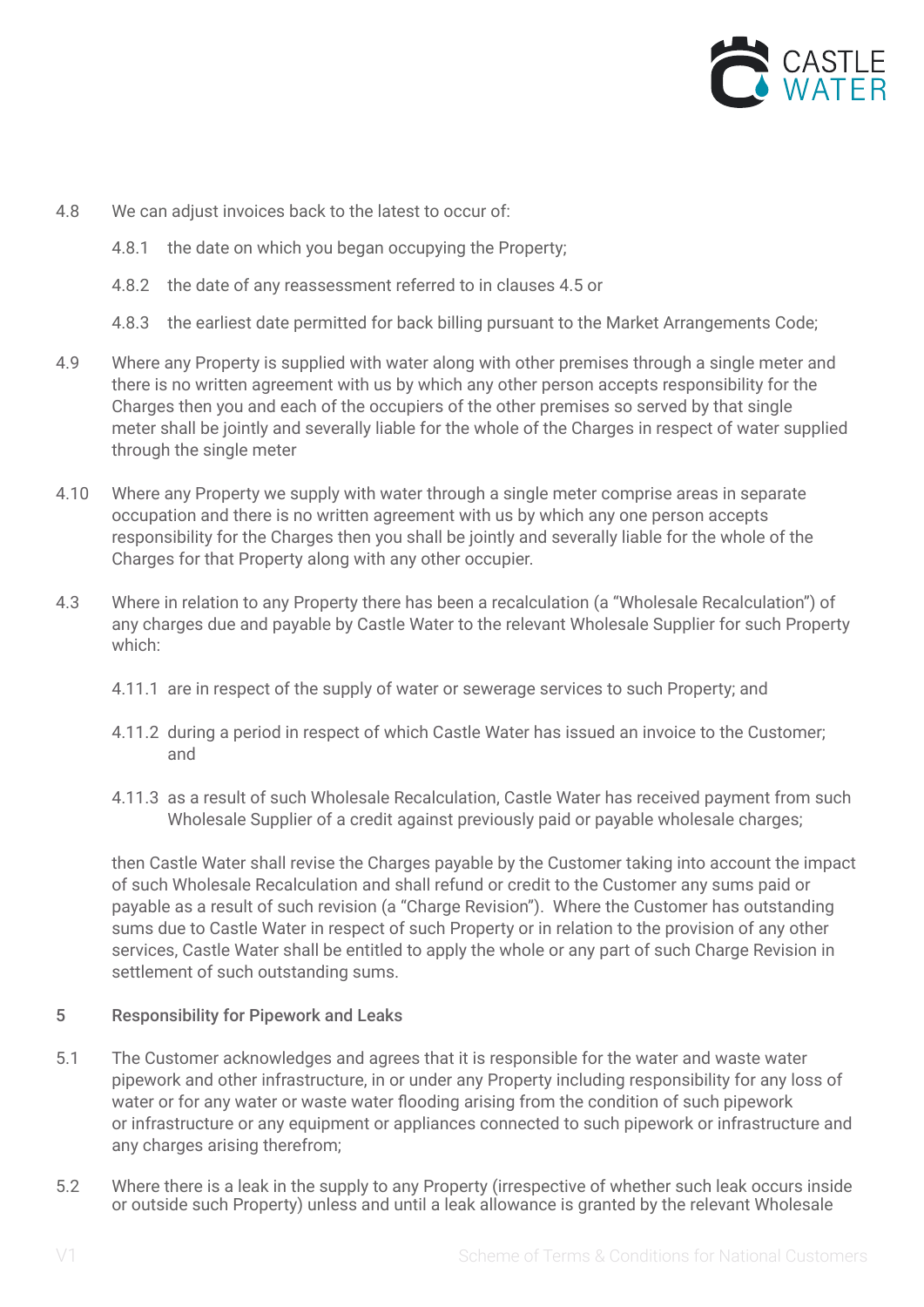

Supplier (acting in its sole and unfettered discretion), the Customer shall be responsible for all Charges relating to the and any costs and losses incurred by Castle Water in relation to such leak.

5.3 If a leak allowance is granted by the relevant Wholesale Supplier, Castle Water shall pay or credit to the Customer, those Charges paid by the Customer to Castle Water which has been paid by the relevant Wholesale Supplier to Castle Water as part of any leak allowance payment. Where the Customer has outstanding sums due to Castle Water in respect of the relevant Property or in relation to the provision of any other services, Castle Water shall be entitled to apply the whole or any part of such leak allowance payment in settlement of such outstanding sums.

### 6 Charges to pricing

- 6.1 You acknowledge that Castle Water shall increase its Charges in line with any increases to Wholesale Charges.
- 6.2 Subject to clause 6.1, unless your Agreement states that you are on a fixed price contract, we may alter the Charges that we apply to the Agreement and we shall give you 28 days' notice of any such change.
- 6.3 You must inform us of any changes to the rateable value of any Property (including the date that any reassessment applied from) resulting from a change of use, extension or addition to the relevant Property or for any other reason.

## 7 Other charges

- 7.1 We may charge you for any costs or liability (including to any Wholesale Supplier) we incur as a result of your actions which are in breach of our Agreement with you or which are negligent or which directly relate to the Services and/or your Property and this shall include any costs we incur from a Regulator (or any Wholesale Supplier) and you hereby agree to indemnify us on demand for any such costs or liability we may incur. We may charge a reasonable administration fee of 3.5% of any charges payable by you or £75 per hour in respect of administration tasks (whichever is the higher) pursuant to this clause 7.1.
- 7.2 We may charge you for reinstatement or replacement work in relation to damaged equipment (including meters) relating to the Services or any equipment provided by any network provider irrespective of whether the reinstatement or replacement of damaged equipment is as a result of your actions.

# 8 Payment

- 8.1 You agree to pay our invoices in full as soon as practicable following your receipt of our invoice and in any event no later than 14 days of our invoice. If you disagree with part of an invoice you must pay us the undisputed amount. All amounts due from you to us shall be paid in full without any set-off, counterclaim, deduction or withholding (other than any deduction or withholding of tax as required by law).
- 8.2 Any payments that you make to us will be used to pay the oldest outstanding Charges first (if any).
- 8.3 We may every month or other regular period change the amount you owe to reflect the value of the Services provided to you under this Agreement (taking into account meter readings) and therefore your Direct Debit (or invoice) will alter to take account of actual usage or projected actual usage.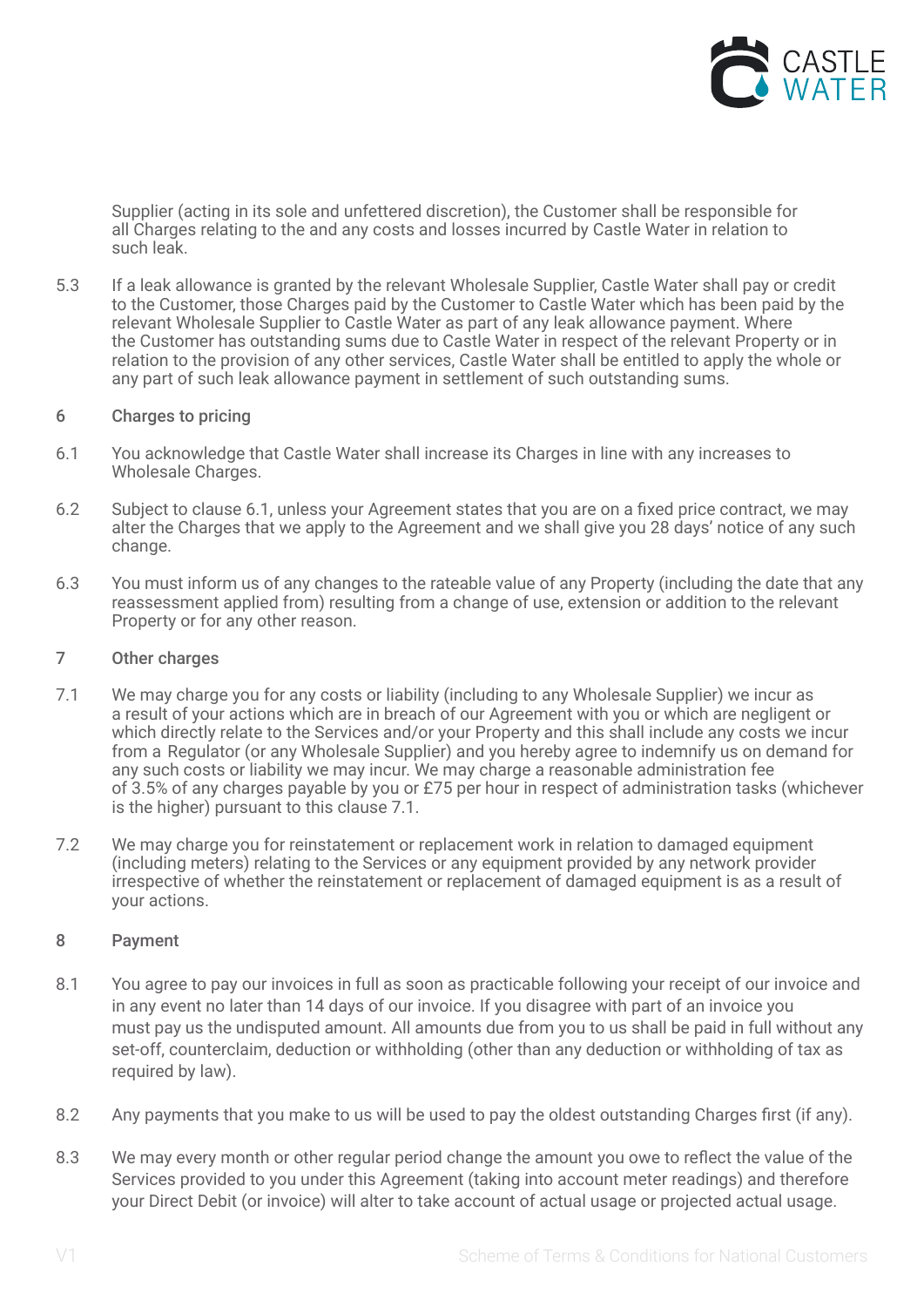

- 8.4 If you do not pay an invoice on time and/or your Direct Debit fails or advanced payments, if required from you by us, are not received we shall contact you to inform you of your payment default and ask you to make immediate payment of outstanding sums;
- 8.5 If:
	- 8.5.1 you do not pay an invoice on time;
	- 8.5.2 your Direct Debit fails; and/or
	- 8.5.3 any advanced payments, if required from you by us, are not received when due,

we may elect to charge you interest at the rate of 8% per annum above the Royal Bank of Scotland PLC base interest rate or as if the Late Payment of Commercial Debts (Interest) Act 1998 applies to this Agreement.

- 8.6 If your Direct Debit fails, we will charge you and you will pay to us a failed Direct Debit charge of £43.75
- 8.7 We may charge you and you will pay us
	- 8.7.1 A debt collection charge of £20 in respect of any invoice where Castle Water passes the account to an external debt collection agency for collection activity (other than activity involving visits to the relevant premises);
	- 8.7.2 A visit charge of £100 in respect of any invoice where Castle Water arrange a visit to the relevant premises for collection and/or disconnection activity through either Castle Water staff or any sub-contractor of Castle Water; and
	- 8.7.3 a recoveries charge of £112.50 in respect of any invoice which remains unpaid on or after 75 days after the issue of such invoice in respect of administration costs connected to disconnection and/or debt recovery activities.
- 8.8 Without prejudice to clause 8.7 above, we will charge you and you agree to pay to us any reasonable costs we incur to recover outstanding sums from you. Such costs may include, visiting a property to collect money you owe, litigation (the cost of which will be recoverable from you on a full indemnity basis) and disconnecting and reconnecting your supply.
- 8.9 At any time, we may ask you to pay a refundable deposit. If we do this, we will explain the reason why we are asking for it and the purpose for which we will use it. You must pay the refundable deposit within 14 days of our request.
- 8.10 We may use any deposit paid to us by you in advance to pay Charges, including interest you owe to us under the Agreement.

# 9 Meter Readings

- 9.1 At any time during the Term, where any Property is metered, we may ask you, and you agree, to provide meter readings on reasonable request.
- 9.2 If you think that the meter in any Property is not working correctly, you may ask us to arrange a test with the Wholesale Supplier. If such test shows that the meter is working incorrectly (that is operating outside the prescribed limited of error) then we will adjust your Charges in respect of any metered elements back to the last meter reading but one. There will be a charge for testing a meter.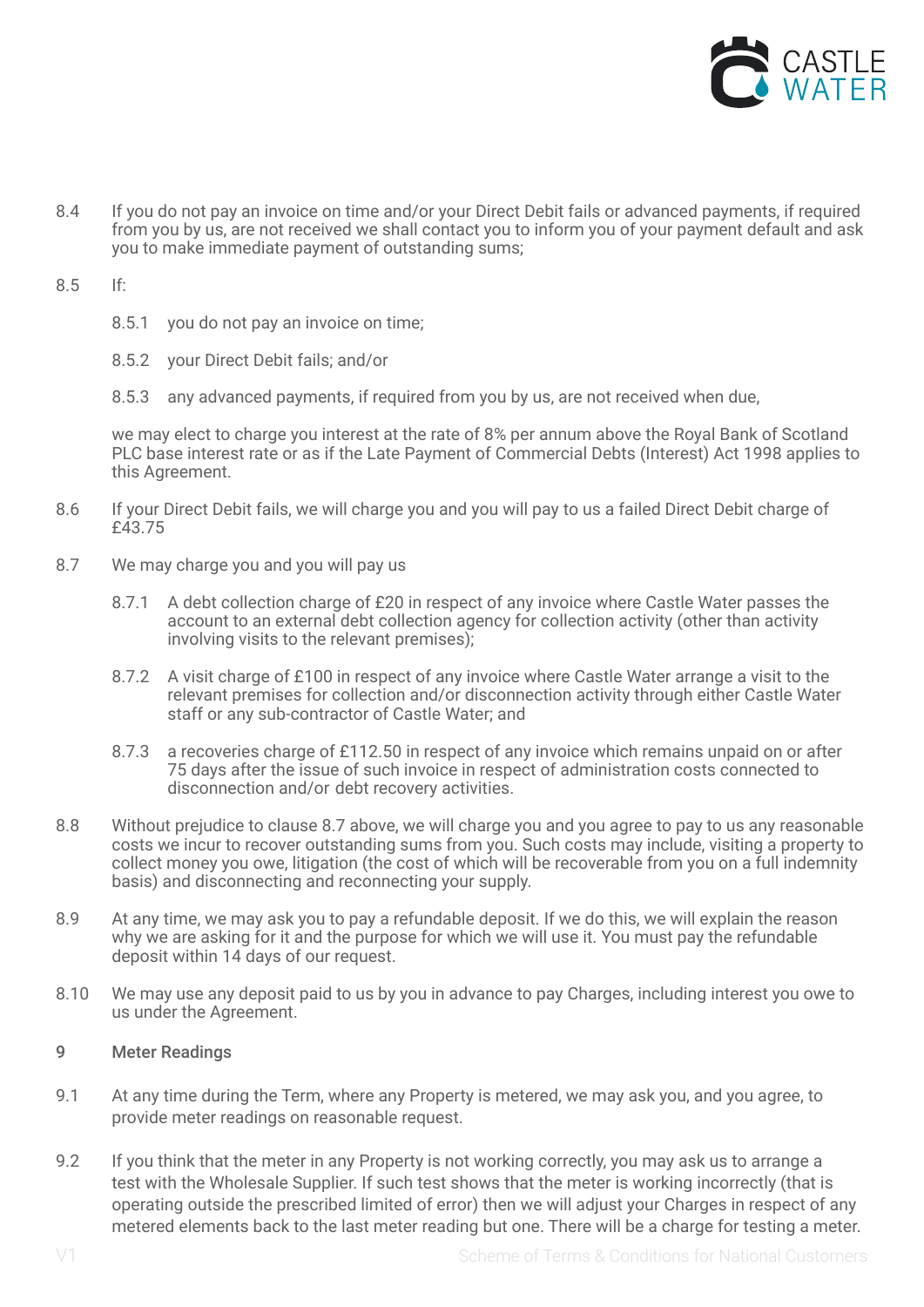

# 10 Liability

- 10.1 Nothing in the Agreement shall limit or exclude a party's liability for:
	- 10.1.1 death or personal injury caused by its negligence, or the negligence of its employees, agents or subcontractors;
	- 10.1.2 fraud or fraudulent misrepresentation; or
	- 10.1.3 any other liability which cannot be limited or excluded by applicable law
- 10.2 Subject to clause 10.1 we shall not have any liability to you whether in contract tort, delict (including negligence), breach of statutory duty, or otherwise:
	- 10.2.1 for any loss of revenue, loss of profit, loss of contract, business interruption or for any indirect or consequential loss arising under or in connection with the provision of Services to you, howsoever it is caused, even if it could have reasonably been foreseen, and whether it is caused by our negligence or breach of contract or not; and
	- 10.2.2 for any loss arising directly, or indirectly, from the actions or omissions of an appointed water and sewerage undertaker in discharging their statutory obligations;
	- 10.2.3 for lack of, or defective quality of, water; or
	- 10.2.4 for any other loss or damage.
- 10.3 Our total liability to you howsoever arising under or in connection with the Agreement shall be limited to the lower of (i) total amount of Charges paid by you to us in the previous 12-month period and (ii) the sum of £1,000,000
- 10.4 Subject to clause 10.3 if any act or failure to act by a Wholesale Supplier causes any loss or damage to you, our liability to you (if any) is limited to the amount (if any) that we may claim from that Wholesale Supplier.
- 10.5 This clause 10 continues to apply following termination of the Agreement.

### 11 Access to Your Premises

- 11.1 We (or any Wholesale Supplier) may require access to the Property in relation to the provision of the Services or in relation to the metering equipment. We will provide you with reasonable notice when such access is required. You agree to take all necessary steps (and pay any costs involved) to allow us (or any Wholesale Supplier) with such access required.
- 11.2 You shall allow a Regulator (or any other network operator) access to your premises and you acknowledge that in an emergency you may be required to stop using water or disposing of waste.

### 12 Moving or Leaving

12.1 If you are moving from a property to another property or are leaving a property, and you have a single supply point supplied by us, you may end our Agreement with you for that property by letting us know in writing at least 14 days before you move. If you do not do so, our Agreement with you will continue in force for the property, and you will continue to be liable for our Charges until the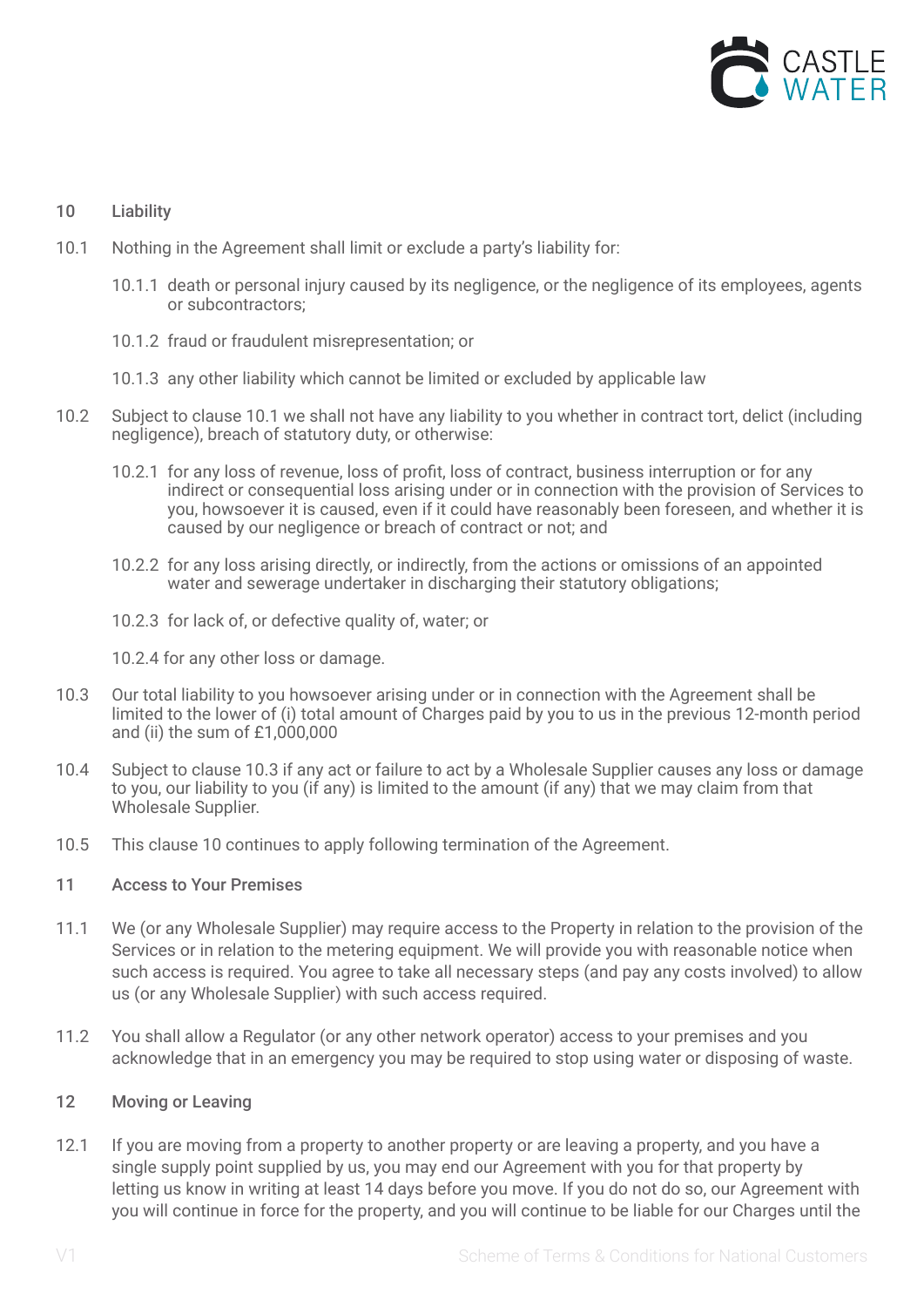

date falling 14 days after either (i) you let us know in writing that you have left the property; or (ii) we become aware that another person has taken a supply at that property, whichever is earlier.

- 12.2 You should give us an accurate final meter reading and if you do not you will be responsible for payment of Charges relating to any difference between the meter reading upon which we based your final invoice and any future accurate meter reading obtained for the date of transfer of the services from Castle Water.
- 12.3 The Agreement and any dispute or claim arising out of or in connection with it or its subject matter or formation (including non-contractual disputes or claims) shall be governed by and construed in accordance with the laws of England and Wales. Castle Water and the Customer are taken to have prorogated to the non-exclusive Jurisdiction of Glasgow Sheriff Court and the Court of Session.
- 13 Data Protection
- 13.1 It is acknowledged that in connection with the provision of the services, we shall be entitled to keep and process the Protected Data,
- 13.2 For the purposes of the Agreement, in connection with the Protected Data you shall be the Data Controller and we shall be the Data Processor.
- 13.3 We shall process Protected Data in compliance with:
	- 3.3.1 the obligations of Data Processors under Data Protection Laws in respect of the performance of its obligations under this Agreement;
	- 13.3.2 the terms of this Agreement; and
	- 13.3.3 the provision of our privacy notice available at castlewater.co.uk.

#### 14 Governing Law

The Agreement and any dispute or claim arising out of or in connection with it or its subject matter or formation (including non-contractual disputes or claims) shall be governed by and construed in accordance with the laws of England and Wales.

#### 15 Defined Terms

The following words and expressions have the following meanings in the Agreement:

| the Agreement between the Customer and Castle Water for                                                                    |
|----------------------------------------------------------------------------------------------------------------------------|
| the provision of the Services constituted by the Commercial                                                                |
| Terms and these Terms and Conditions and any other                                                                         |
| document in writing agreed between the parties that expressly                                                              |
| states that it is to form part of the Agreement;                                                                           |
| The margin charged by Castle Water to the Customer as set<br>out in the quotation provided by Castle Water to the Customer |
|                                                                                                                            |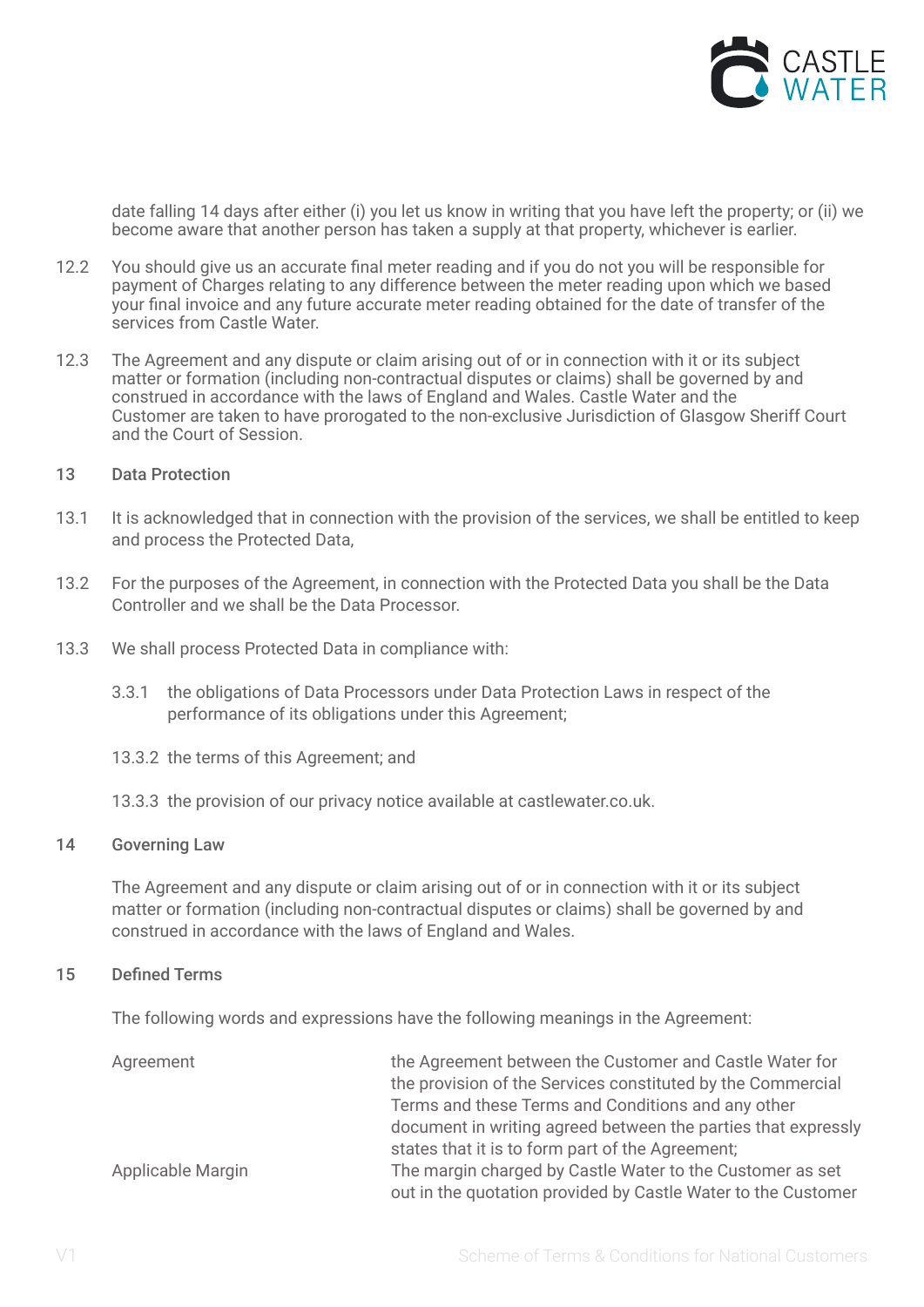

|                                                             | or any other terms and conditions document accepted by the<br>Customer prior to the Effective Date;                                                                                                                                                                                                                                                                                                                                                      |
|-------------------------------------------------------------|----------------------------------------------------------------------------------------------------------------------------------------------------------------------------------------------------------------------------------------------------------------------------------------------------------------------------------------------------------------------------------------------------------------------------------------------------------|
| <b>Business Day</b>                                         | any day (other than a Saturday or Sunday) on which banks are<br>open in London and Edinburgh for normal banking business;                                                                                                                                                                                                                                                                                                                                |
| Charges                                                     | the charges due by the Customer to Castle Water in<br>consideration for Castle Water providing the Services to the<br>Customer, as detailed these Terms and Conditions;                                                                                                                                                                                                                                                                                  |
| <b>CMOS</b>                                                 | the Central Market Operating System;                                                                                                                                                                                                                                                                                                                                                                                                                     |
| <b>Complaints Manager</b>                                   | The group complaints manager of Castle Water                                                                                                                                                                                                                                                                                                                                                                                                             |
| Data Controller, Personal Data,<br>Processor and processing | have the respective meanings given to them in applicable Data<br>Protection Laws from time to time (and related expressions,<br>including process, processing, processed, and processes shall<br>be construed accordingly);                                                                                                                                                                                                                              |
| <b>Data Protection Laws</b>                                 | any applicable law relating to the processing, privacy and/or<br>use of Personal Data, as applicable to either party or the<br>Services, including:                                                                                                                                                                                                                                                                                                      |
|                                                             | (a) the General Data Protection Regulations;<br>(b) the Data Protection Act 2018;<br>(c) any laws which implement any such laws;<br>(d) any laws that replace, extend, re-enact, consolidate or<br>amend any of the foregoing; and<br>(e) all guidance, guidelines, codes of practice and codes of<br>conduct issued by any relevant supervisory authority<br>relating to such Data Protection Laws (in each case<br>whether or not legally<br>binding); |
| <b>Effective Date</b>                                       | the date on which the Supply Point at which the Services are<br>supplied is transferred to Castle Water on CMOS;                                                                                                                                                                                                                                                                                                                                         |
| <b>Market Arrangements Code</b>                             | The code of that name designated by the Regulator from time<br>to time;                                                                                                                                                                                                                                                                                                                                                                                  |
| Ofwat                                                       | the Water Services Regulation Authority;                                                                                                                                                                                                                                                                                                                                                                                                                 |
| Property                                                    | any premises at which Services are provided by Castle Water<br>to you;                                                                                                                                                                                                                                                                                                                                                                                   |
| <b>Protected Data</b>                                       | Has the meaning given in the Data Protection Laws;                                                                                                                                                                                                                                                                                                                                                                                                       |